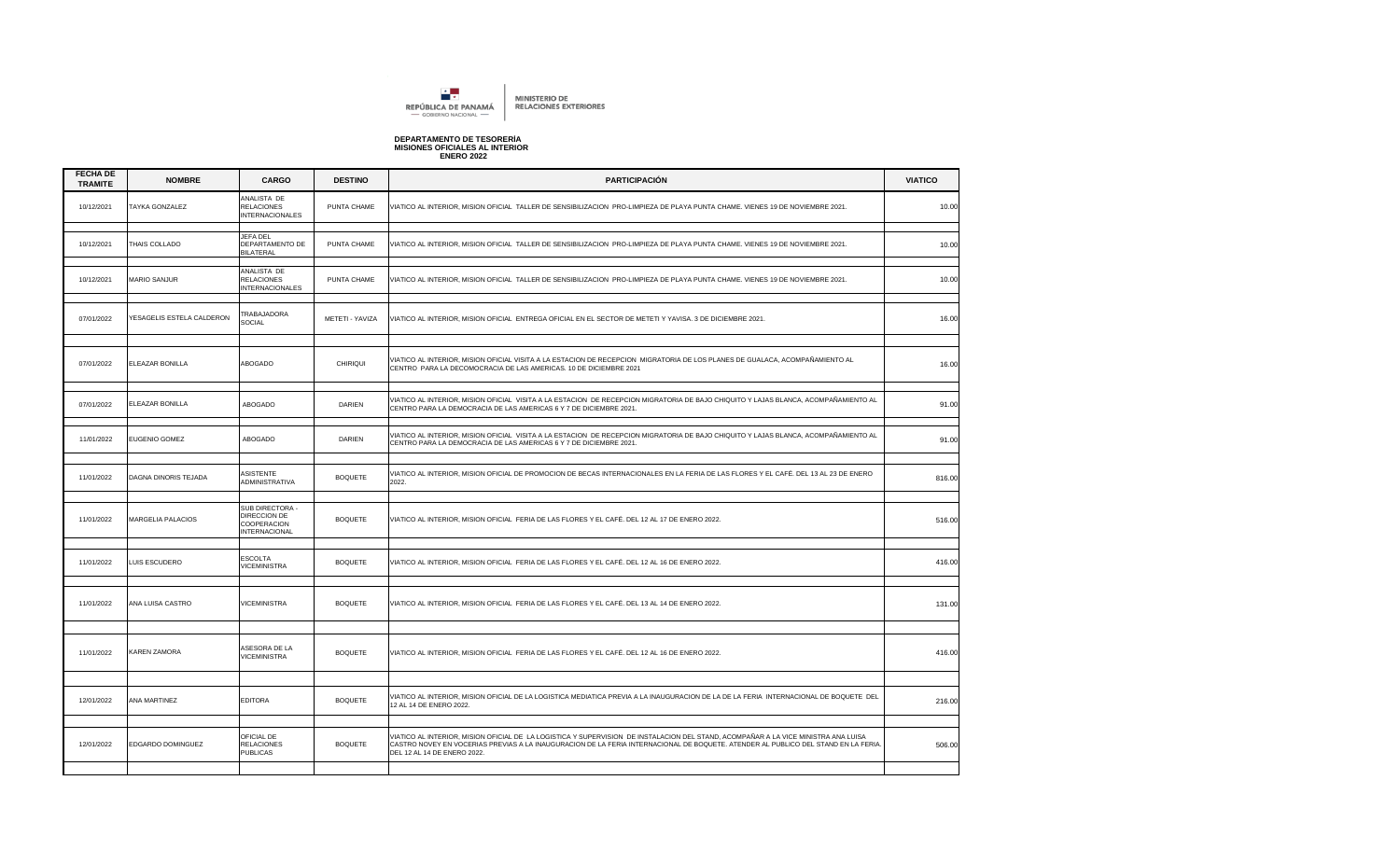

## **DEPARTAMENTO DE TESORERÍA MISIONES OFICIALES AL INTERIOR ENERO 2022**

| <b>FECHA DE</b><br><b>TRAMITE</b> | <b>NOMBRE</b>            | <b>CARGO</b>                                                                                         | <b>DESTINO</b>               | <b>PARTICIPACIÓN</b>                                                                                                                                                                                                                                   | <b>VIATICO</b> |
|-----------------------------------|--------------------------|------------------------------------------------------------------------------------------------------|------------------------------|--------------------------------------------------------------------------------------------------------------------------------------------------------------------------------------------------------------------------------------------------------|----------------|
| 12/01/2022                        | ARIEL OSSES              | <b>FOTOGRAFO</b>                                                                                     | <b>BOQUETE</b>               | VIATICO AL INTERIOR, MISION OFICIAL DE LA LOGISTICA MEDIATICA PREVIA A LA INAUGURACION DE LA DE LA FERIA INTERNACIONAL DE BOQUETE DEL<br>12 AL 14 DE ENERO 2022.                                                                                       | 216.00         |
|                                   |                          |                                                                                                      |                              |                                                                                                                                                                                                                                                        |                |
| 12/01/2022                        | LORENA SALDAÑA           | ASISTENTE DE<br><b>RELACIONES</b><br><b>PUBLICAS</b>                                                 | <b>BOQUETE</b>               | VIATICO AL INTERIOR, MISION OFICIAL SE ENCARGARA DE LOGISTICA DE LA LOGISTICA MEDIATICA DURANTE LOS DIAS DE FERIAS ACOMPAÑARA A LOS<br>ASIGNADOS A LA VOCERIA DURANTE LOS DIAS DE LA FERIA, ATENDER A PUBLICO QUE VISITA STAND. 16 AL 24 DE ENERO 2022 | 816.00         |
| 12/01/2022                        | <b>DIOMEDES H CARLES</b> | DIRECTOR DE<br>PROTOCOLO                                                                             | <b>BOQUETE</b>               | VIATICO AL INTERIOR, MISION OFICIAL REALIZAR VISITA DE LOS JEFES DE MISIONES ACREDITADOS EN PANAA HACIA LA RUTA DEL CAFÉ. DEL 13 AL 15<br><b>DE ENERO 2022.</b>                                                                                        | 212.00         |
|                                   |                          |                                                                                                      |                              |                                                                                                                                                                                                                                                        |                |
| 12/01/2022                        | <b>GABRIELA RAMOS</b>    | CERTIFICADORA<br>ORIENTADORA                                                                         | <b>BOQUETE</b>               | VIATICO AL INTERIOR, MISION OFICIAL PARTICIPAR EN EL STAND DEL MINISTERIO DE RELACIONES EXTERIORES EN LA FERIA INTERNACIONAL DE<br>BOQUETE. DEL 16 AL 24 DE ENERO 2022.                                                                                | 816.00         |
|                                   |                          |                                                                                                      |                              |                                                                                                                                                                                                                                                        |                |
| 12/01/2022                        | LUCINIO BEITIA           | CONDUCTOR                                                                                            | <b>BOQUETE</b>               | VIATICO AL INTERIOR, MISION OFICIAL TRANSPORTAR A LOS FUNCIONARIOS A LA FERIA INTERNACIONAL DE BOQUETE DEL 12 AL 17 DE ENERO 2022.                                                                                                                     | 516.00         |
|                                   |                          |                                                                                                      |                              |                                                                                                                                                                                                                                                        |                |
| 12/01/2022                        | YULISA DE MARCIAGA       | <b>CERTIFICADORA</b>                                                                                 | <b>BOQUETE</b>               | VIATICO AL INTERIOR, MISION OFICIAL CERTIFICAR Y APOSTILLAR EN EL STAND DEL MINISTERIO DE RELACIONES EXTERIORES EN LA FERIA<br>NTERNACIONAL DE BOQUETE. DEL 12 AL 17 DE ENERO 2022.                                                                    | 516.00         |
|                                   |                          |                                                                                                      |                              |                                                                                                                                                                                                                                                        |                |
| 12/01/2022                        | JENNIFER PEREZ           | CERTIFICADORA<br>ORIENTADORA                                                                         | <b>BOQUETE</b>               | VIATICO AL INTERIOR, MISION OFICIAL CERTIFICAR Y APOSTILLAR EN EL STAND DEL MINISTERIO DE RELACIONES EXTERIORES EN LA FERIA<br>NTERNACIONAL DE BOQUETE. DEL 16 AL 24 DE ENERO 2022.                                                                    | 816.00         |
|                                   |                          |                                                                                                      |                              |                                                                                                                                                                                                                                                        |                |
| 12/01/2022                        | MARIELA RODRIGUEZ        | CERTIFICADORA                                                                                        | <b>BOQUETE</b>               | VIATICO AL INTERIOR, MISION OFICIAL CERTIFICAR Y APOSTILLAR EN EL STAND DEL MINISTERIO DE RELACIONES EXTERIORES EN LA FERIA<br>INTERNACIONAL DE BOQUETE. DEL 12 AL 17 DE ENERO 2022.                                                                   | 516.00         |
|                                   |                          |                                                                                                      |                              |                                                                                                                                                                                                                                                        |                |
| 12/01/2022                        | CRISTIAN DOMINGUEZ       | CONDUCTOR                                                                                            | <b>BOQUETE</b>               | VIATICO AL INTERIOR, MISION OFICIAL CONDUCTOR DEL DIRECTOR DE PROTOCOLO Y CEREMONIAL, QUIEN ESTARA REALIZANDO VISITA DE LOS JEFES<br>DE MISIONES ACREDITADOS EN PANAMA HACIA LA RUTA DEL CAFÉ EN BOQUETE. 13 AL 15 DE ENERO 2022.                      | 212.00         |
|                                   |                          |                                                                                                      |                              |                                                                                                                                                                                                                                                        |                |
| 14/01/2022                        | MANUEL VASQUEZ           | SOPORTE TECNICO                                                                                      | <b>BOQUETE</b>               | VIATICO AL INTERIOR, MISION OFICIAL PARA EJECUCION DE SOPORTE TECNICO AL PERSONAL QUE ESTARA LABORANDO LABORANDO EN LA FERIA DE<br>LAS FLORES Y CAFÉ EN BOQUETE, PROVINCIA DE CHIRIQUI DEL 17 AL 24 DE ENERO 2022.                                     | 706.00         |
|                                   |                          |                                                                                                      |                              |                                                                                                                                                                                                                                                        |                |
| 14/01/2022                        | THAIS COLLADO            | ANALISTA DE<br><b>RELACIONES</b><br><b>INTERNACIONALES</b>                                           | SANTA CATALINA -<br>VERAGUAS | VIATICO AL INTERIOR MISION OFICIAL, TALLER DE SENSIBILIZACION PND LIMPIEZA DE PLAYA SANTA CATALINA. DEL 19 AL 22 DE ENERO 2022.                                                                                                                        | 306.00         |
|                                   |                          |                                                                                                      |                              |                                                                                                                                                                                                                                                        |                |
| 14/01/2022                        | CARLA I. RAMIREZ         | <b>DIRECTORA</b><br>ENCARGADA DE<br><b>RELACIONES</b><br><b>ECONOMICAS</b><br><b>INTERNACIONALES</b> | SANTA CATALINA -<br>VERAGUAS | /IATICO AL INTERIOR MISION OFICIAL, TALLER DE SENSIBILIZACION PND LIMPIEZA DE PLAYA SANTA CATALINA. DEL 19 AL 22 DE ENERO 2022.                                                                                                                        | 306.00         |
|                                   |                          |                                                                                                      |                              |                                                                                                                                                                                                                                                        |                |